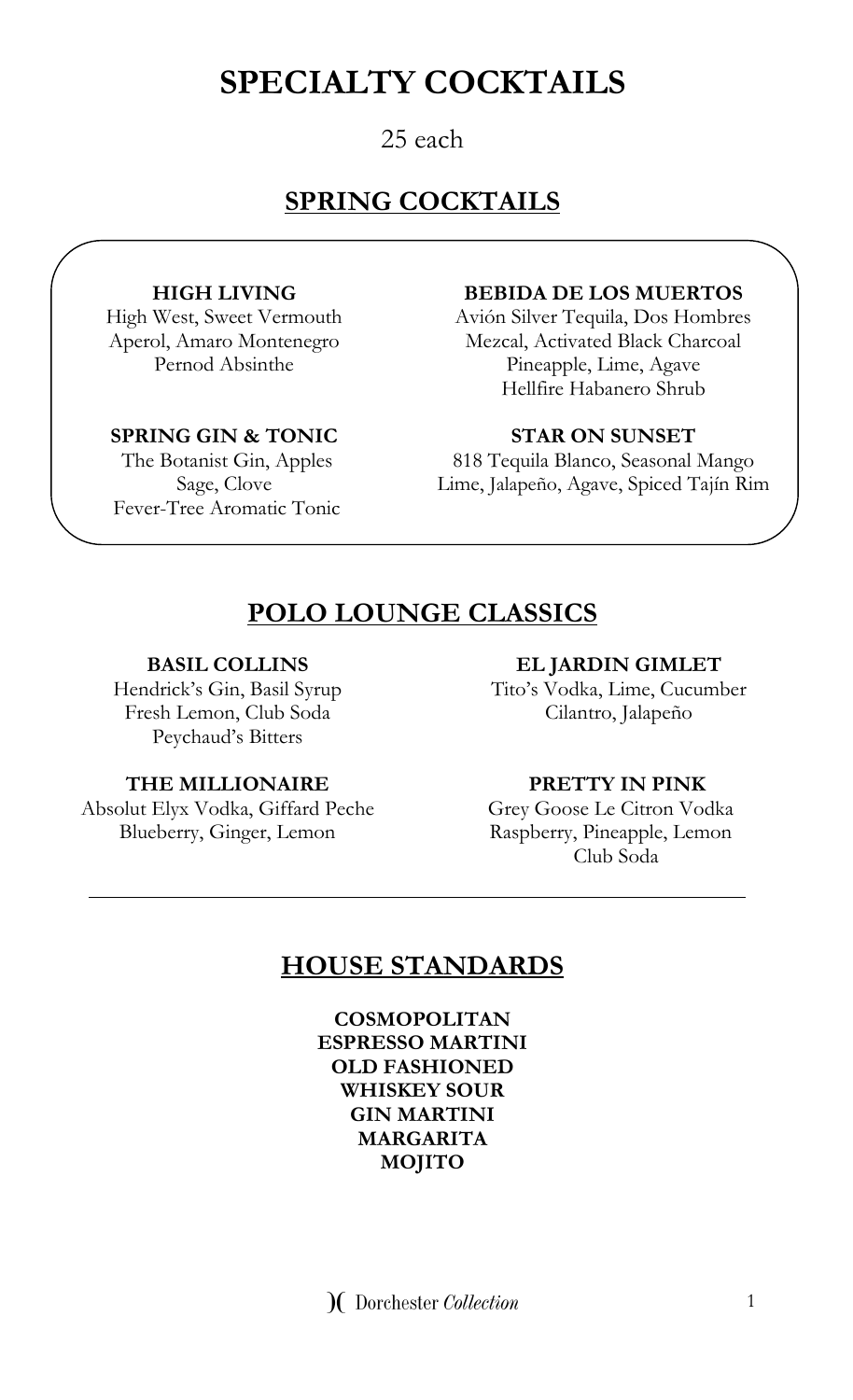# **110 YEAR ANNIVERSARY COCKTAILS**

#### **MARY PICKFORD**

Bacardi Superior Rum, Pineapple Juice, Luxardo Maraschino, Grenadine

In 1919, Douglas Fairbanks and Mary Pickford bought a six-room hunting lodge and its surrounding fourteen acres for \$35,000. This began a population shift to Beverly Hills and it soon became one of the world's smartest addresses. More stars followed, including Charlie Chaplin, Gloria Swanson, Valentino and Will Rogers, transforming the bean fields surrounding The Beverly Hills Hotel into prime real estate.

#### **THE RAT PACK**

Piggy Back Whiskey, Drambuie, Crème de Violette, Lemon

Smoky and sophisticated, this cocktail has become synonymous with the Rat Pack, who engaged in many prodigious drinking bouts in the Polo Lounge over the years.

#### **ELIZABETH'S CHOCOLATE MARTINI**

Absolut Vanilla Vodka, Godiva, Cacao

The 'Pink Palace' has served as a backdrop to Elizabeth Taylor's life in California dating back to her childhood when her father Francis had a gallery in the hotel's shopping arcade. Our famed bungalows are where she spent several of her honeymoons. Taylor dined regularly at the hotel's iconic Polo Lounge where her "splurge" day favorite of "fried chicken with mashed potato and lots of gravy" is still served, and celebrated moments of her life, such as her Oscar win for *BUtterfield 8* at the hotel. *Proceeds from this cocktail will go to The Elizabeth Taylor Estate.*

#### **THE PINK LADY**

Botanist Gin, St. Germaine, Strawberry, Lemon, Grapefruit Soda

The Beverly Hills Hotel was built and opened in 1912 by a lady named Margaret Anderson. She owned and operated the hotel for many years and her motto was, "Our guests are entitled to the best of everything, regardless of cost."

#### **THE TRAILBLAZER**

Inspired by Paul Revere Williams Grey Goose Vodka Martini with an Olive and Onion

A native Angeleno born in 1894, Paul Revere Williams was one of the world's greatest architects. Responsible for a remodel of the hotel in the 1940s, he designed our Crescent Wing, as well as re-imagined the Polo Lounge, Fountain Coffee Room and lobby in the still-stylish pink-and-green motif. He was the first African American member of the AIA (American Institute of Architects), and the creator of our famous hotel script located on the Crescent building and front signage. Williams was a remarkable trailblazer.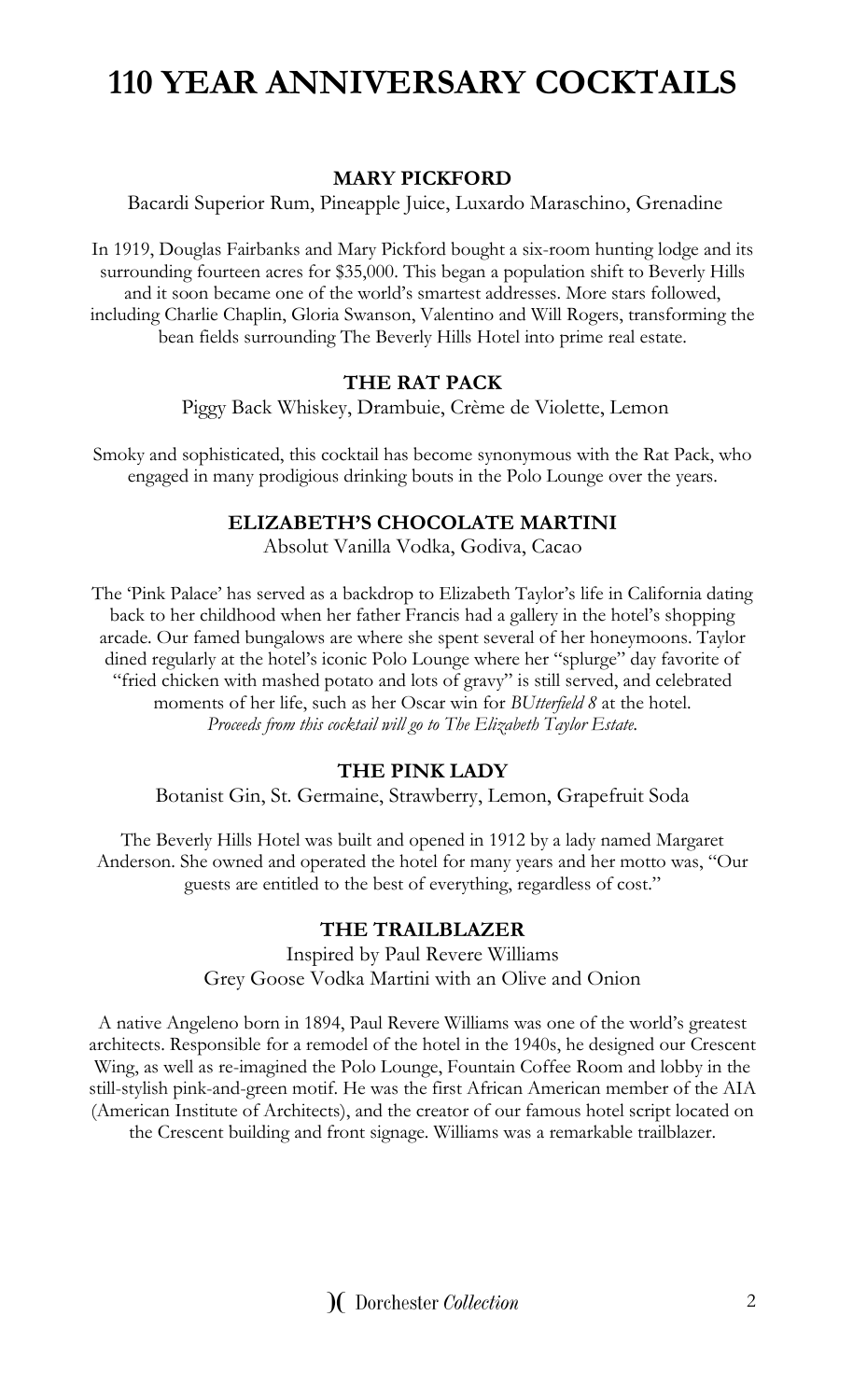# **WINE BY THE GLASS**

### **CHAMPAGNE & SPARKLING WINE**

|       | 1031. Prosecco, Jeio DOC NV                                                            | 18/72    |
|-------|----------------------------------------------------------------------------------------|----------|
|       | 1017. Moët & Chandon Impérial Brut, NV                                                 | 30/120   |
|       | 1027. Perrier Jouët Grand Brut                                                         | 45/180   |
|       | 1041. Perrier Jouët Blanc de Blancs                                                    | 55 / 220 |
|       | 1606. Scharffenberger, Rosé, NV                                                        | 20/80    |
|       | 1421. Ruinart, Brut Rosé, NV                                                           | 45 / 180 |
|       | <b>WHITE WINE</b>                                                                      |          |
|       | 2901. Pinot Grigio, Santa Margherita<br>Valdadige, Italy, 2019                         | 18/72    |
|       | 2173. Sauvignon Blanc, Saint Clair Family Estate<br>Marlborough, NZ, 2020              | 20/80    |
|       | 2165. Sauvignon Blanc, Domaine de L'Ermitage<br>Menetou-Salon, France                  | 25/100   |
|       | 2138. Sauvignon Blanc, Twomey<br>Napa & Sonoma, USA, 2020                              | 22 / 88  |
| 2502  | Chardonnay, Domaine Laroche, Saint Martin<br>Chablis, France, 2019                     | 28/112   |
|       | 2056. Chardonnay, Dierberg, The Beverly Hills Hotel<br>Santa Barbara County, USA, 2017 | 20/80    |
| 2024. | Chardonnay, Patz & Hall, Dutton Ranch<br>Russian River Valley, USA, 2017               | 32/128   |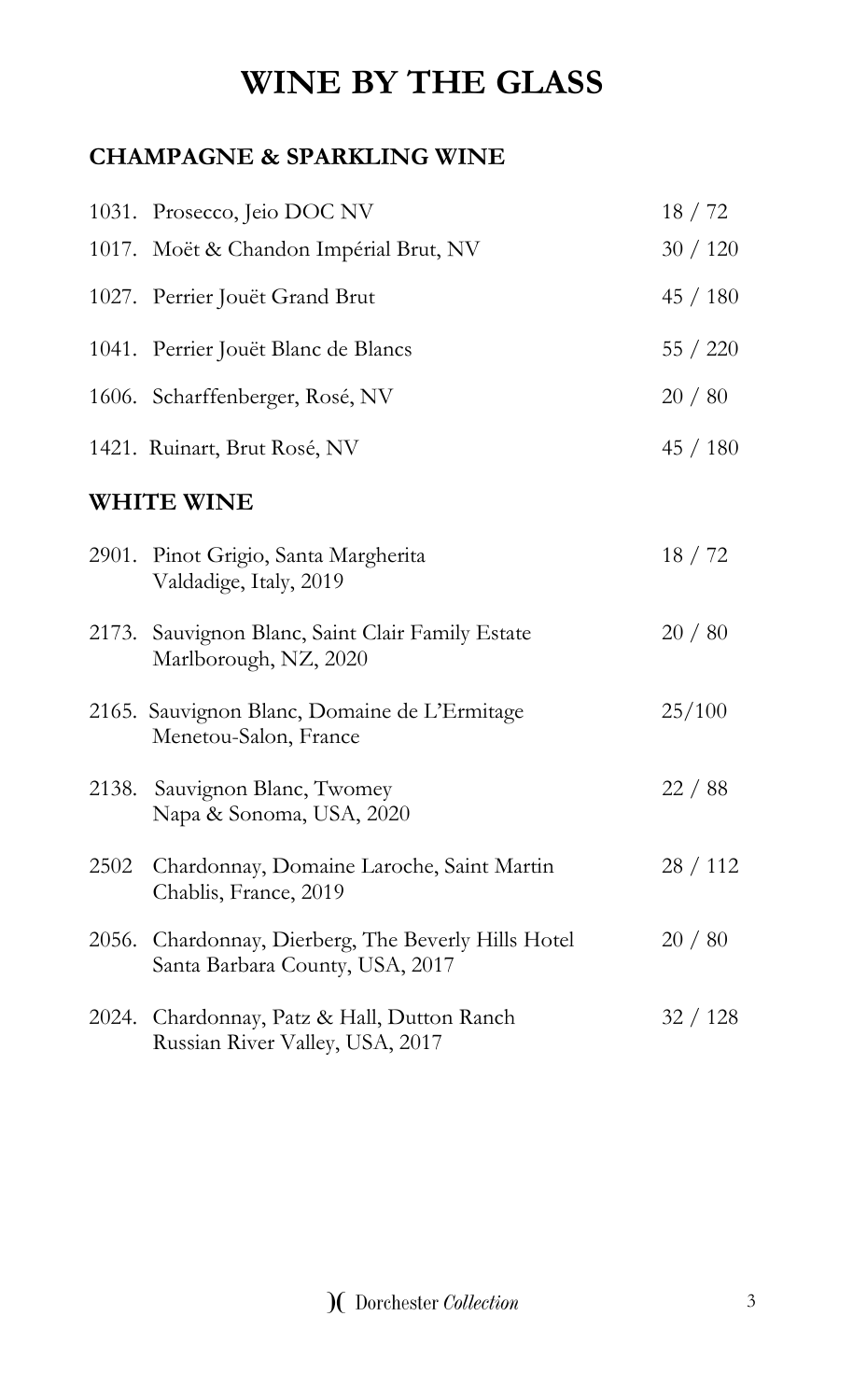# **WINE BY THE GLASS**

# **ROSÉ WINE**

|       | 1602. Grenache, Daou<br>Paso Robles, USA, 2020                                                 | 20/80    |
|-------|------------------------------------------------------------------------------------------------|----------|
|       | 2251. Grenache, Château d'Esclans, Rock Angel<br>Côtes de Provence, France, 2018               | 28/112   |
|       | 2268. Domaine Ott, Château Romassan<br>Bandol, France, 2019                                    | 34 / 136 |
|       | <b>RED WINE</b>                                                                                |          |
|       | 3355. Pinot Noir, Dierberg, The Beverly Hills Hotel<br>Santa Barbara County, USA, 2017         | 21 / 84  |
|       | 3312. Pinot Noir, Resonance<br>Willamette Valley, Oregon 2019                                  | 28/112   |
|       | 4215 Bordeaux Blend, Chateau des Laurets<br>Puisseguin-Saint-Emilion, France                   | 27/108   |
|       | 3747. Cabernet Sauvignon, Pride Mountain Vineyards<br>Napa County and Sonoma County, USA, 2017 | 42/168   |
|       | 3780. Cabernet Sauvignon, Iron & Sand<br>Paso Robles, USA, 2019                                | 26/104   |
| 3885. | Cabernet Sauvignon, Penfolds BIN 704<br>Napa Valley, USA, 2018                                 | 36/144   |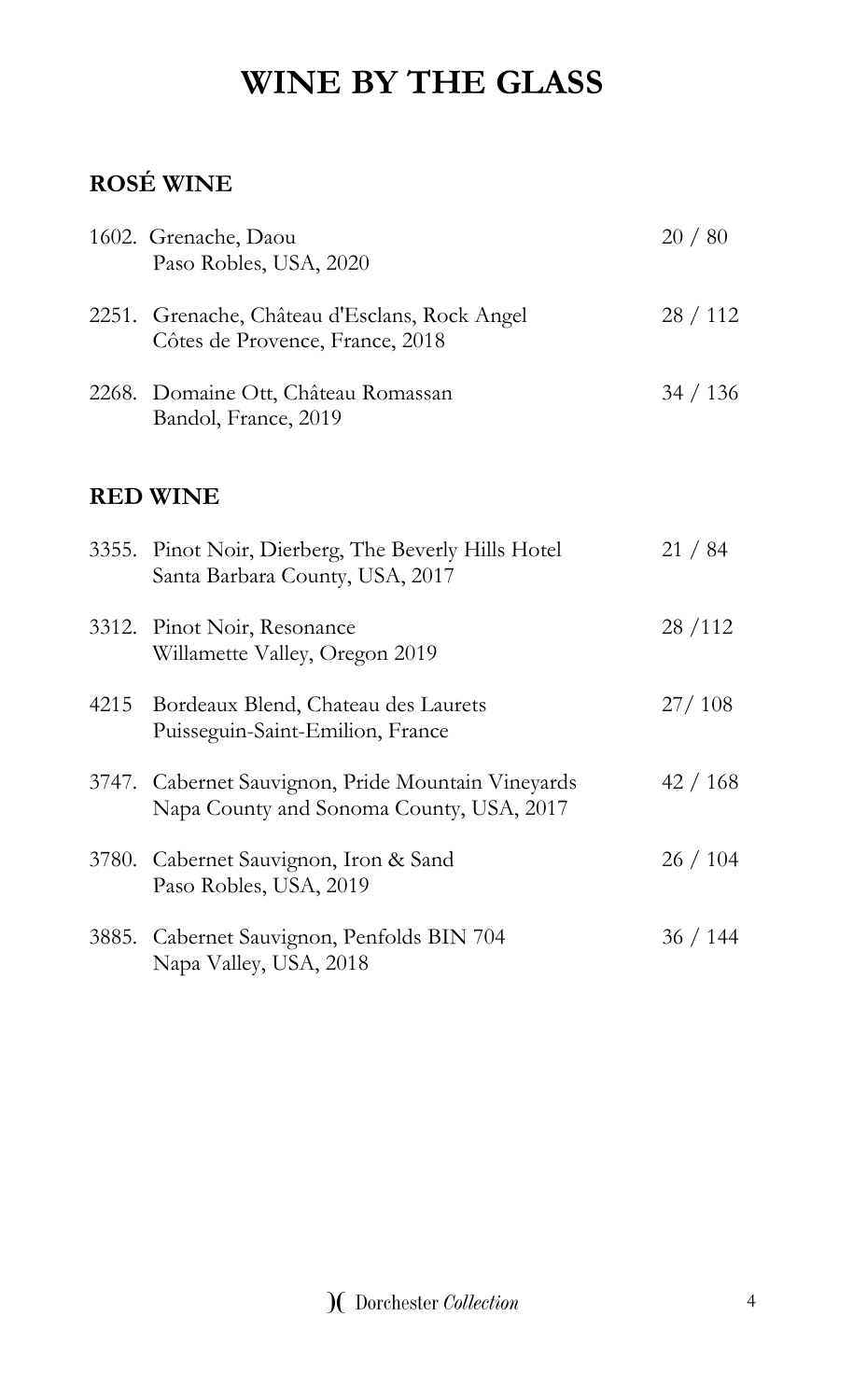# **FEATURED SPIRITS**

### **BOURBON**

| Pappy Van Winkle 10 yrs | <b>200</b> |
|-------------------------|------------|
| Pappy Van Winkle 12 yrs | 250        |
| Pappy Van Winkle 15 yrs | 300        |
| Pappy Van Winkle 20 yrs | 350        |

### **SCOTCH**

| Glenlivet 25 yrs             | 150    |
|------------------------------|--------|
| Johnnie Walker King George V | 125    |
| Macallan 25 yrs              | 300    |
| Macallan 30 yrs Fine Oak     | 620    |
| Macallan 72 yrs Lalique      | 10,000 |

### **COGNAC**

| Courvoisier L'Esprit           |            | 1,000 |
|--------------------------------|------------|-------|
| Hennessy Paradis               |            | 180   |
| Hennessy Richard               |            | 580   |
| Hennessy Paradis Impérial      | 0.5oz/15ml | 105   |
|                                | 1oz/30ml   | 210   |
|                                | 2oz/60ml   | 420   |
| Louis XIII de Rémy Martin      | 0.5oz/15ml | 125   |
|                                | 1oz/30ml   | 250   |
|                                | 2oz/60ml   | 500   |
| Louis XIII de Rémy Martin      |            |       |
| Black Pearl, 140th Anniversary | 0.5oz/15ml | 600   |
|                                | 1oz/30ml   | 1,200 |
|                                | 2oz/60ml   | 2,400 |
|                                |            |       |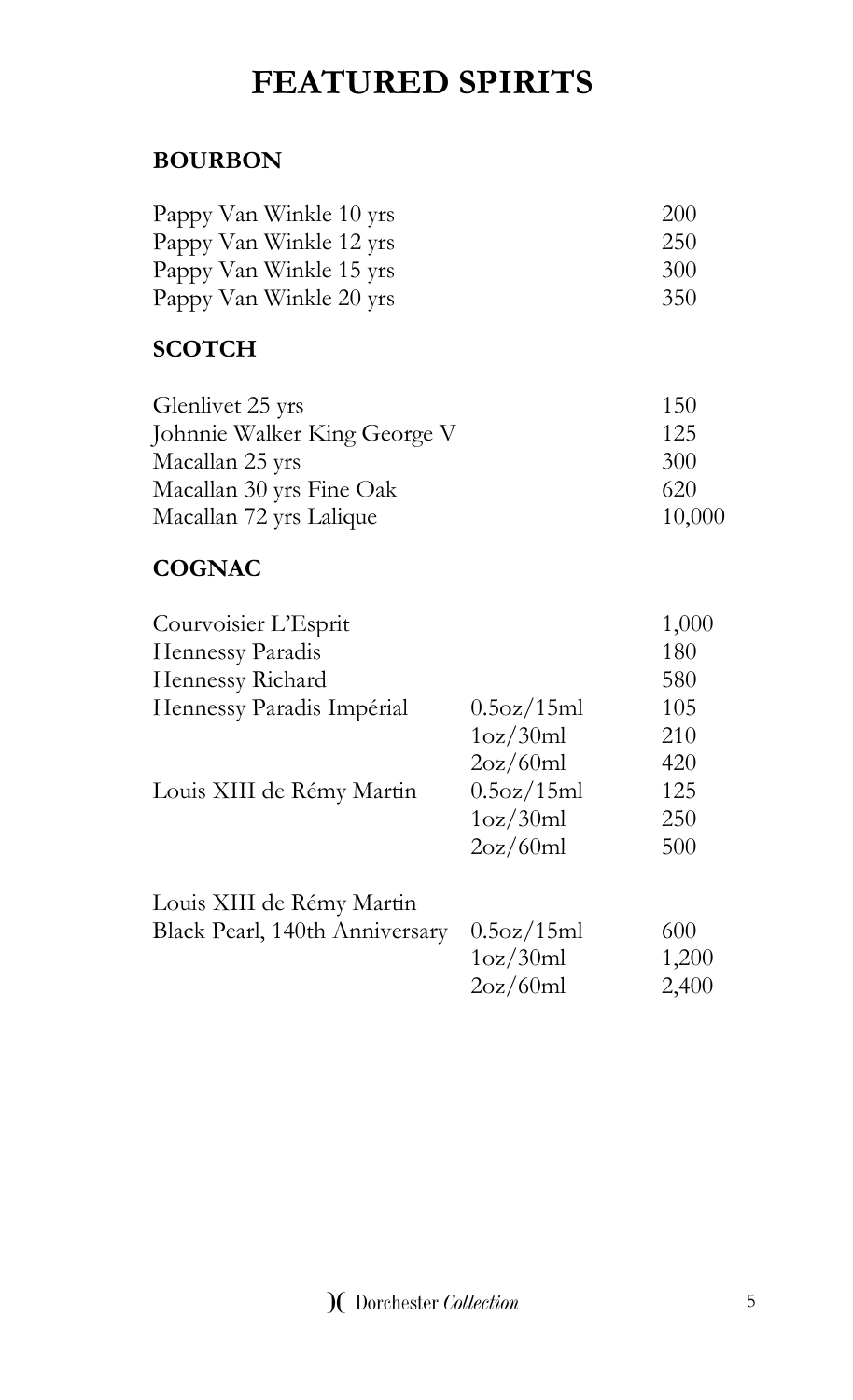### **VODKA**

| Absolut               | 18 |
|-----------------------|----|
| Absolut Elyx          | 21 |
| Beluga Gold Line      | 37 |
| Belvedere             | 21 |
| Carbonadi             | 23 |
| Chopin                | 21 |
| <b>Grey Goose</b>     | 21 |
| Jewel of Russia Ultra | 50 |
| Ketel One             | 19 |
| Reyka                 | 18 |
| Stoli Elit            | 21 |
| Tito's Handmade       | 19 |

### **VODKA FLAVORED**

| Grey Goose Le Citron   | 21 |
|------------------------|----|
| Grey Goose L'Orange    | 21 |
| Grey Goose Poire       | 21 |
| St. George Green Chile | 18 |
| Stoli Peach            | 18 |
| Stoli Raspberry        | 18 |

### **MEZCAL**

| Dos Hombres                                  | 25 |
|----------------------------------------------|----|
| El Jolgorio, Lachigui Miahuatlán, Espadin    | 18 |
| El Jolgorio, Santiago Matatlán, Espadin      | 18 |
| El Jolgorio, Santiago Matatlán, Pechuga      | 36 |
| El Jolgorio, Sta. Maria Zoquitlán, Tepeztate | 34 |
| Montelobos                                   | 18 |
|                                              |    |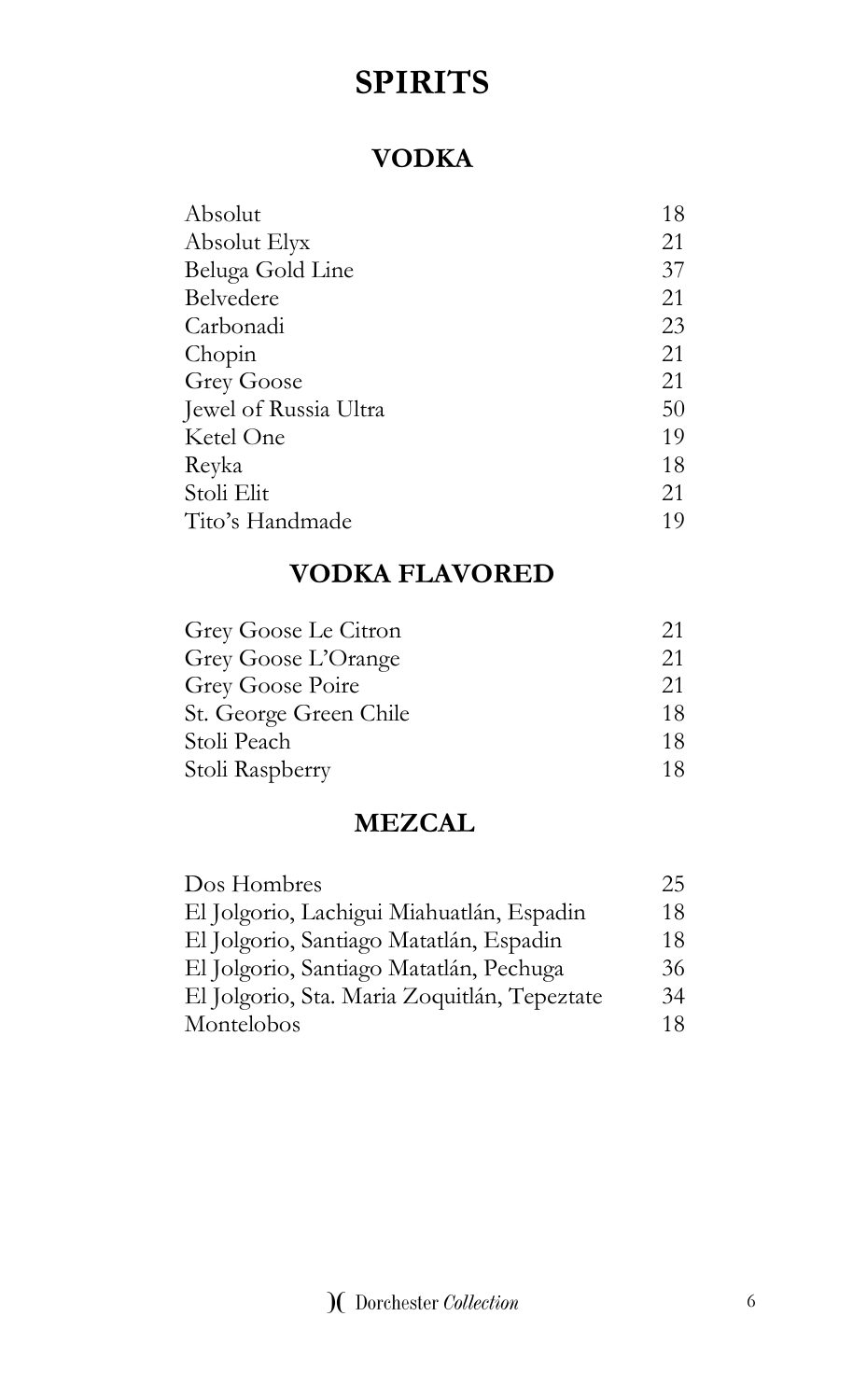## **GIN**

| 18  |
|-----|
| 18  |
| 19  |
| 18  |
| 21  |
| 25  |
| 120 |
| 20  |
| 18  |
| 18  |
| 19  |
| 20  |
| 19  |
|     |

# **RUM**

| Bacardi 8                    | 19 |
|------------------------------|----|
| Bacardi Facundo Eximo 10 yrs | 25 |
| Bacardi Limitada Reserve     | 45 |
| Bacardi Limón                | 18 |
| Bacardi Superior             | 18 |
| Captain Morgan               | 18 |
| Clement 6 yrs                | 25 |
| Flor de Caña                 | 18 |
| Leblon Cachaça               | 18 |
| Malibu                       | 18 |
| Mount Gay                    | 20 |
| Myers's Dark                 | 18 |
| Ron Zacapa Solera            | 22 |
| Ron Zacapa XO                | 35 |
| Zaya Gran Reserva            | 18 |
|                              |    |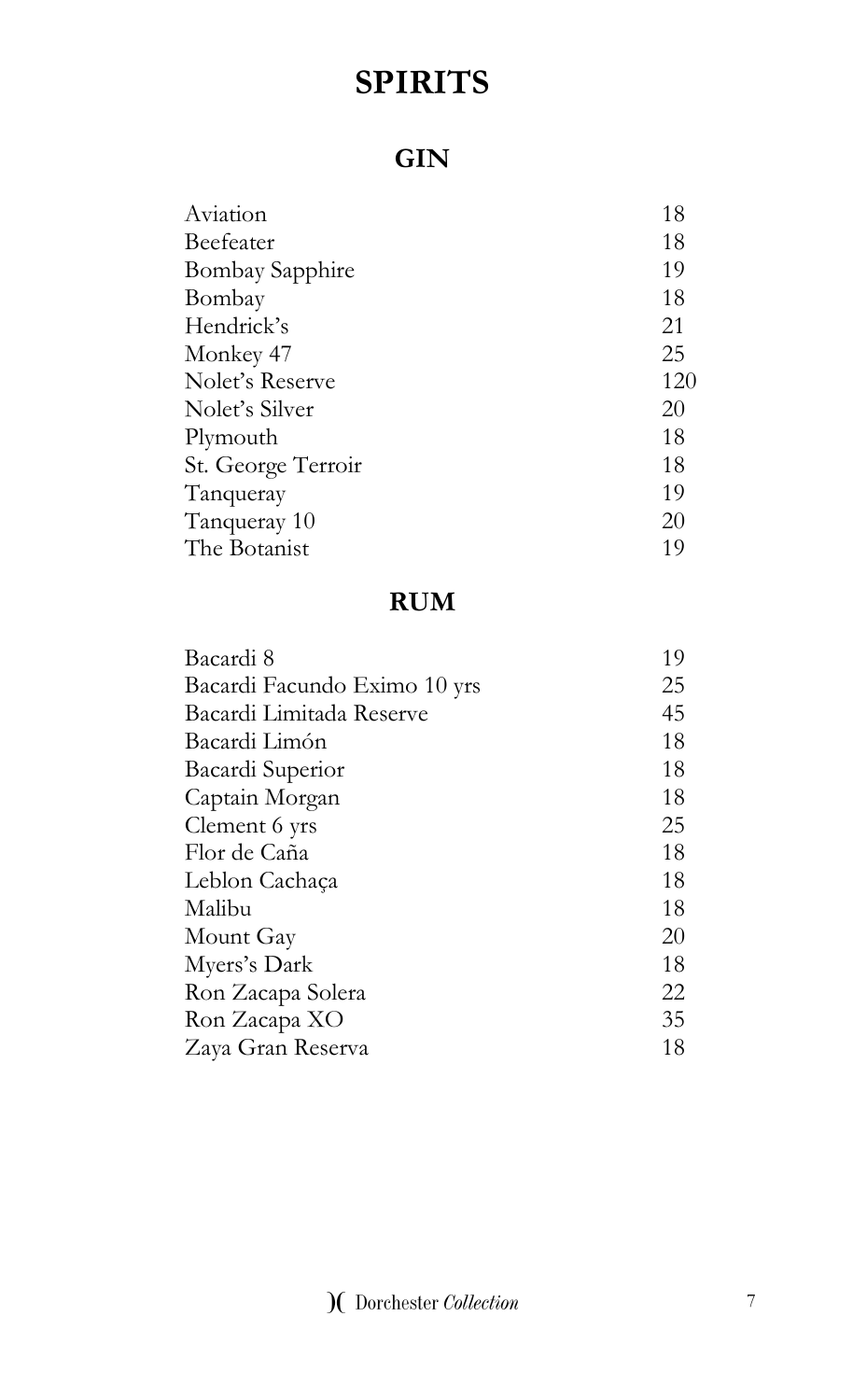# **TEQUILA**

| 818 Blanco                          | 20  |
|-------------------------------------|-----|
| 818 Reposado                        | 20  |
| 818 Anejo                           | 28  |
| Avión Extra Anejo                   | 50  |
| Avión Silver                        | 18  |
| Calirosa Rosa Blanco                | 19  |
| Calirosa Añejo                      | 26  |
| Casa Del Sol Blanco                 | 22  |
| Casa Del Sol Reposado               | 28  |
| Casa Del Sol Anejo                  | 32  |
| Casa Dragones Blanco                | 25  |
| Casa Dragones Joven                 | 95  |
| Casa Noble Añejo                    | 22  |
| Casa Noble Alta Belleza Extra Añejo | 200 |
| Clase Azul Reposado                 | 35  |
| Clase Azul Ultra Extra Añejo        | 450 |
| Cincoro Blanco                      | 22  |
| Cincoro Reposado                    | 38  |
| Cincoro Anejo                       | 45  |
| Don Julio 1942                      | 55  |
| Don Julio Añejo                     | 28  |
| Don Julio Blanco                    | 20  |
| Don Julio Real                      | 130 |
| Don Julio Reposado                  | 22  |
| Espolon Blanco                      | 20  |
| Jose Cuervo Reserva de la Familia   | 35  |
| Patrón Añejo                        | 26  |
| Patrón Burdeos                      | 100 |
| Patrón Platinum                     | 65  |
| Patrón Silver                       | 19  |
| Teremana Blanco                     | 18  |
| Teremana Reposado                   | 20  |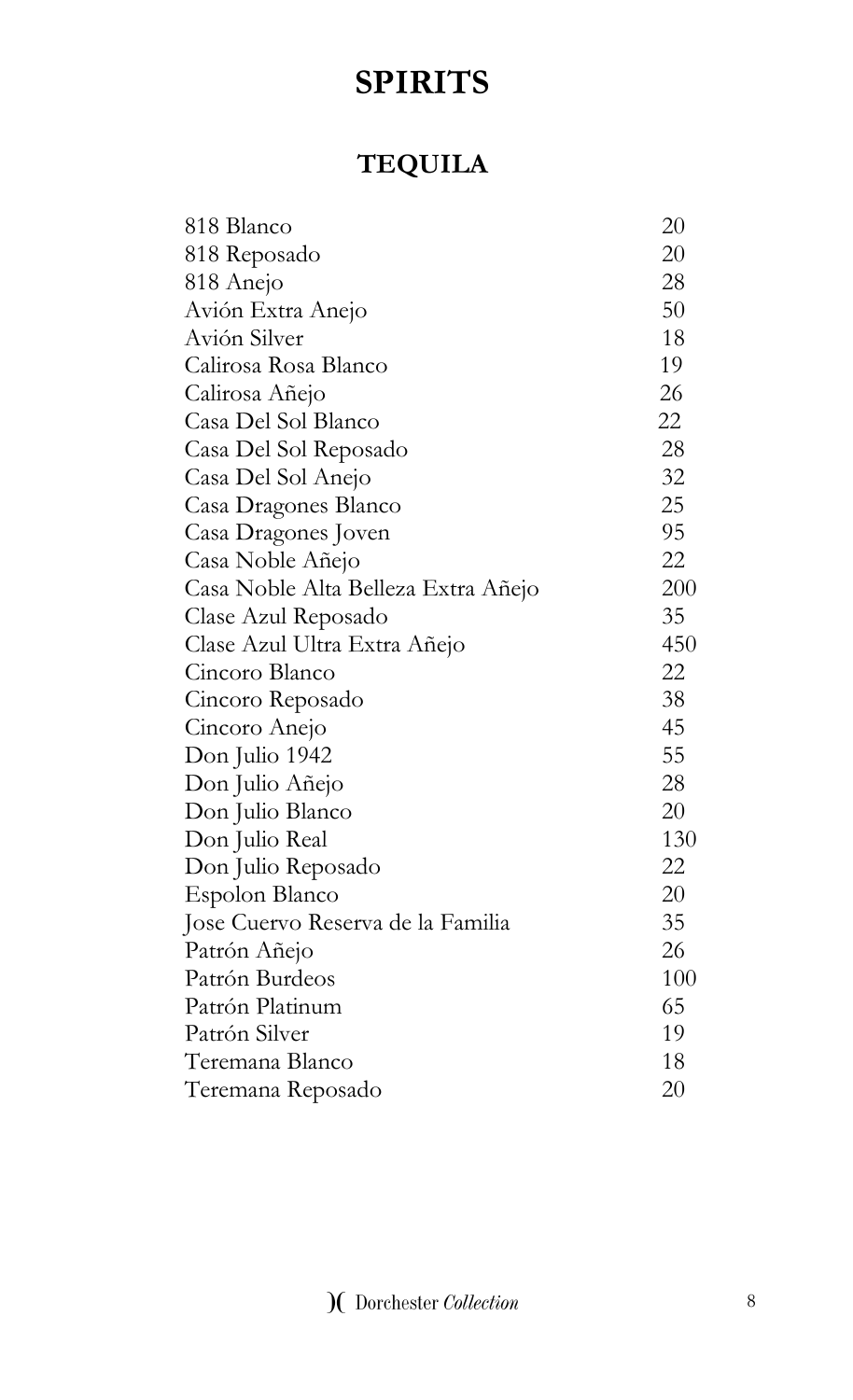### **WHISKEY**

### **IRISH AND CANADIAN**

| Jameson             | 18 |
|---------------------|----|
| Bushmills           | 18 |
| Redbreast           | 20 |
| Canadian Club       | 18 |
| Crown Royal         | 18 |
| Crown Royal Reserve | 22 |
| Crown Royal XR      | 45 |
| Seagrams VO         | 18 |

### **AMERICAN**

| Basil Hayden's                | 19  |
|-------------------------------|-----|
| Booker's                      | 20  |
| <b>Bulleit</b>                | 18  |
| <b>Buffalo Trace</b>          | 18  |
| Eagle Rare 10 yrs             | 18  |
| Four Roses Single Barrel      | 21  |
| Four Roses Small Batch        | 19  |
| George T. Stagg               | 38  |
| Gentleman Jack                | 19  |
| Hilhaven Lodge                | 18  |
| Hudson Baby                   | 30  |
| Jack Daniel's                 | 18  |
| Jack Daniel's Sinatra Select  | 42  |
| Jack Daniel's Single Barrel   | 18  |
| Knob Creek                    | 19  |
| Larceny                       | 18  |
| Maker's Mark                  | 19  |
| Mulholland                    | 18  |
| Orphan Barrel Rhetoric 23 yrs | 45  |
| Pappy Van Winkle 10 yrs       | 200 |
| Pappy Van Winkle 12 yrs       | 250 |
| Pappy Van Winkle 15 yrs       | 300 |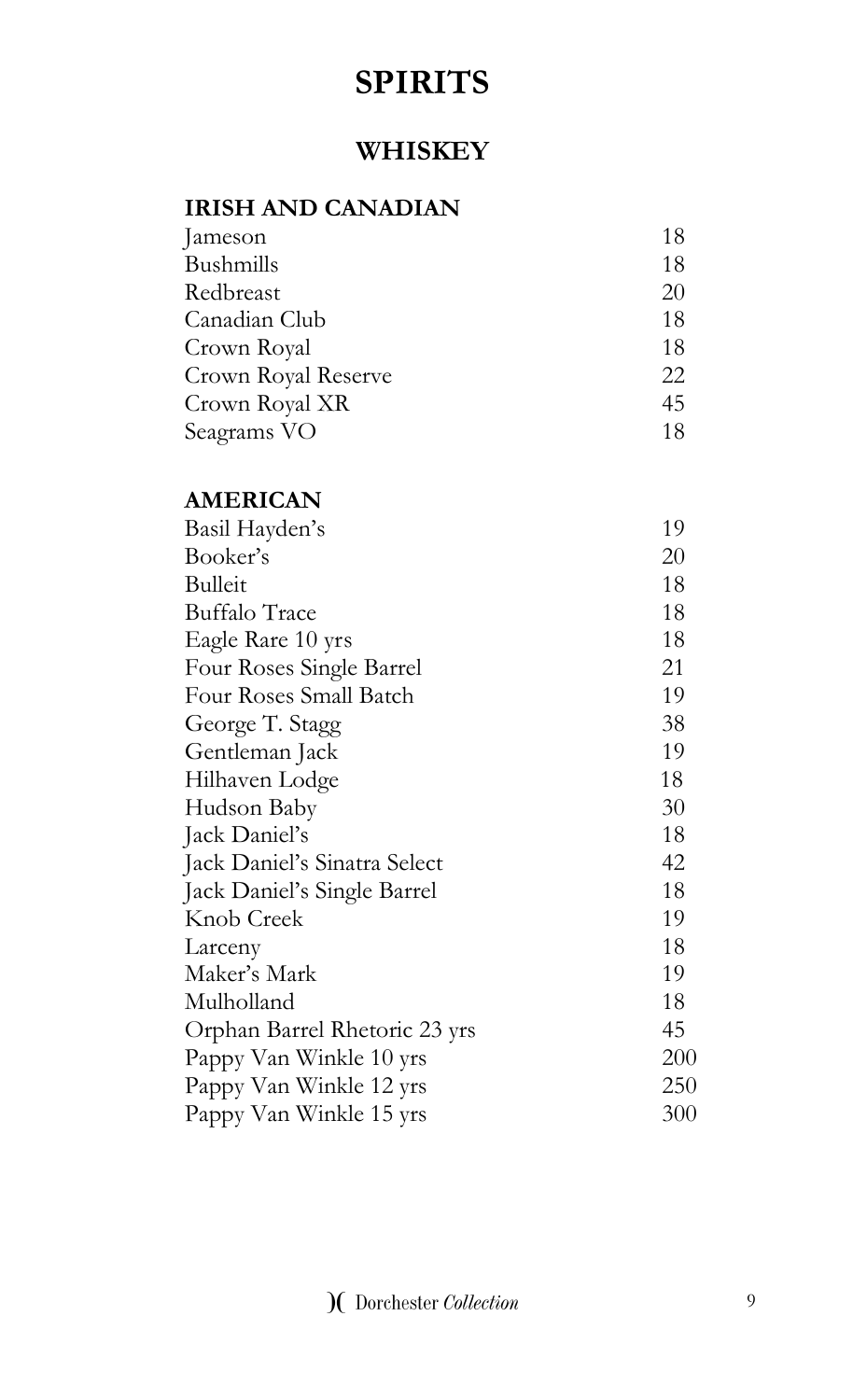### **WHISKEY**

| Pappy Van Winkle 20 yrs | 350 |
|-------------------------|-----|
| Westward                | 26  |
| Wild Turkey             | 18  |
| Wild Turkey 'Decades'   | 60  |
| Woodford Reserve        | 1 Q |

### **RYE**

| <b>Bulleit</b>              | 18  |
|-----------------------------|-----|
| Basil Hayden                | 19  |
| Hudson Manhattan            | 30  |
| Rittenhouse                 | 18  |
| Redemption                  | 18  |
| Thomas H. Handy Sazerac     | 38  |
| WhistlePig 10 yrs           | 27  |
| WhistlePig Old World 12 yrs | 38  |
| WhistlePig Straight 15 yrs  | 80  |
| WhistlePig The Boss Hog'    | 150 |

### **JAPANESE**

| Hibiki Harmony            | 25  |
|---------------------------|-----|
| Kikori                    | 1 Q |
| Mars 'Komagatake' Revival | 55  |
| Mars, Iwai Tradition      | 22  |

### **WHISKY**

### **SCOTCH**

| Balvenie 12 yrs Double Wood   | 22  |
|-------------------------------|-----|
| Balvenie 12 yrs Single Barrel | 22  |
| Balvenie 14 yrs Caribbean     | 22  |
| Balvenie 21 yrs               | 60  |
| Chivas 12 yrs                 | 19  |
| Chivas 18 yrs                 | 27  |
| Chivas 21 yrs Royal Salute    | 100 |
| Chivas 25 yrs                 | 60  |
|                               |     |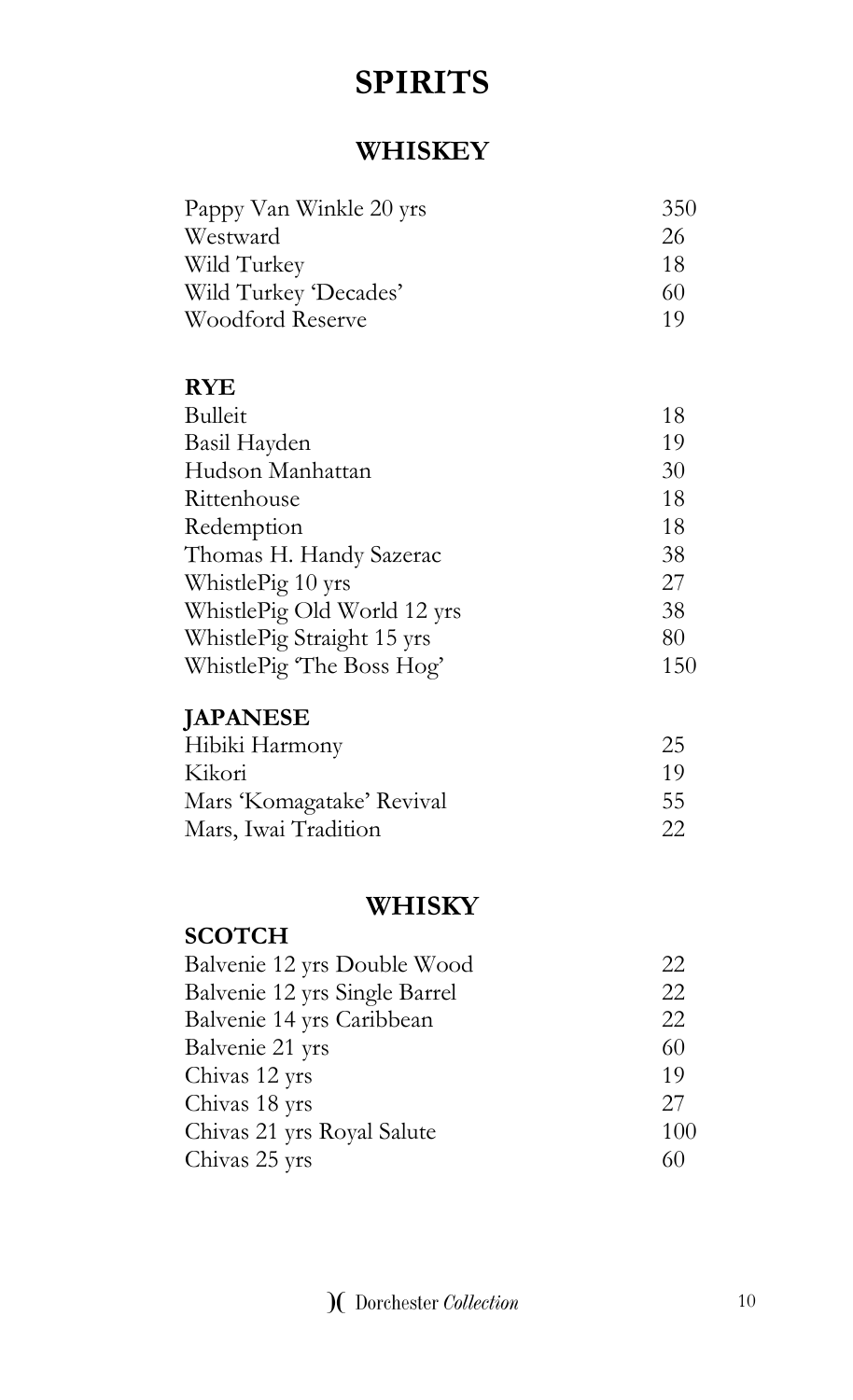### **WHISKY**

| <b>SCOTCH</b>                   |     |
|---------------------------------|-----|
| Chivas 38 yrs Royal Salute      | 110 |
| Dalmore 18 yrs                  | 40  |
| Dalmore Cigar Malt              | 35  |
| Dalmore King Alexander III      | 50  |
| Dewar's 12 yrs                  | 19  |
| Dewar's Signature               | 40  |
| Dewar's White Label             | 18  |
| Famous Grouse                   | 18  |
| Glenfiddich 12 yrs              | 19  |
| Glenfiddich 18 yrs Reserve      | 30  |
| Glenfiddich 19 yrs              | 42  |
| Glenfiddich Grand Cru           | 65  |
| Glenlivet 12 yrs                | 19  |
| Glenlivet 15 yrs                | 20  |
| Glenlivet 18 yrs                | 40  |
| Glenlivet 21 yrs                | 60  |
| Glenlivet 25 yrs                | 150 |
| Glenmorangie 10 yrs             | 18  |
| Glenmorangie 12 yrs Nectar d'Or | 22  |
| Glenmorangie 18 yrs             | 30  |
| Glenmorangie Ealanta            | 28  |
| Glenmorangie Signet             | 50  |
| Highland Park 12 yrs            | 19  |
| Highland Park 18 yrs            | 32  |
| Johnnie Walker Black            | 19  |
| Johnnie Walker Blue             | 63  |
| Johnnie Walker Double Black     | 18  |
| Johnnie Walker Gold             | 26  |
| Johnnie Walker King George V    | 125 |
| Johnnie Walker Platinum         | 35  |
| Laphroaig 10 yrs                | 20  |
| Macallan 12 yrs                 | 26  |
| Macallan 12 yrs Double Cask     | 25  |
| Macallan 18 yrs                 | 70  |
| Macallan 18 yrs Fine Oak        | 68  |
| Macallan 21 yrs Fine Oak        | 100 |
| Macallan 25 yrs                 | 300 |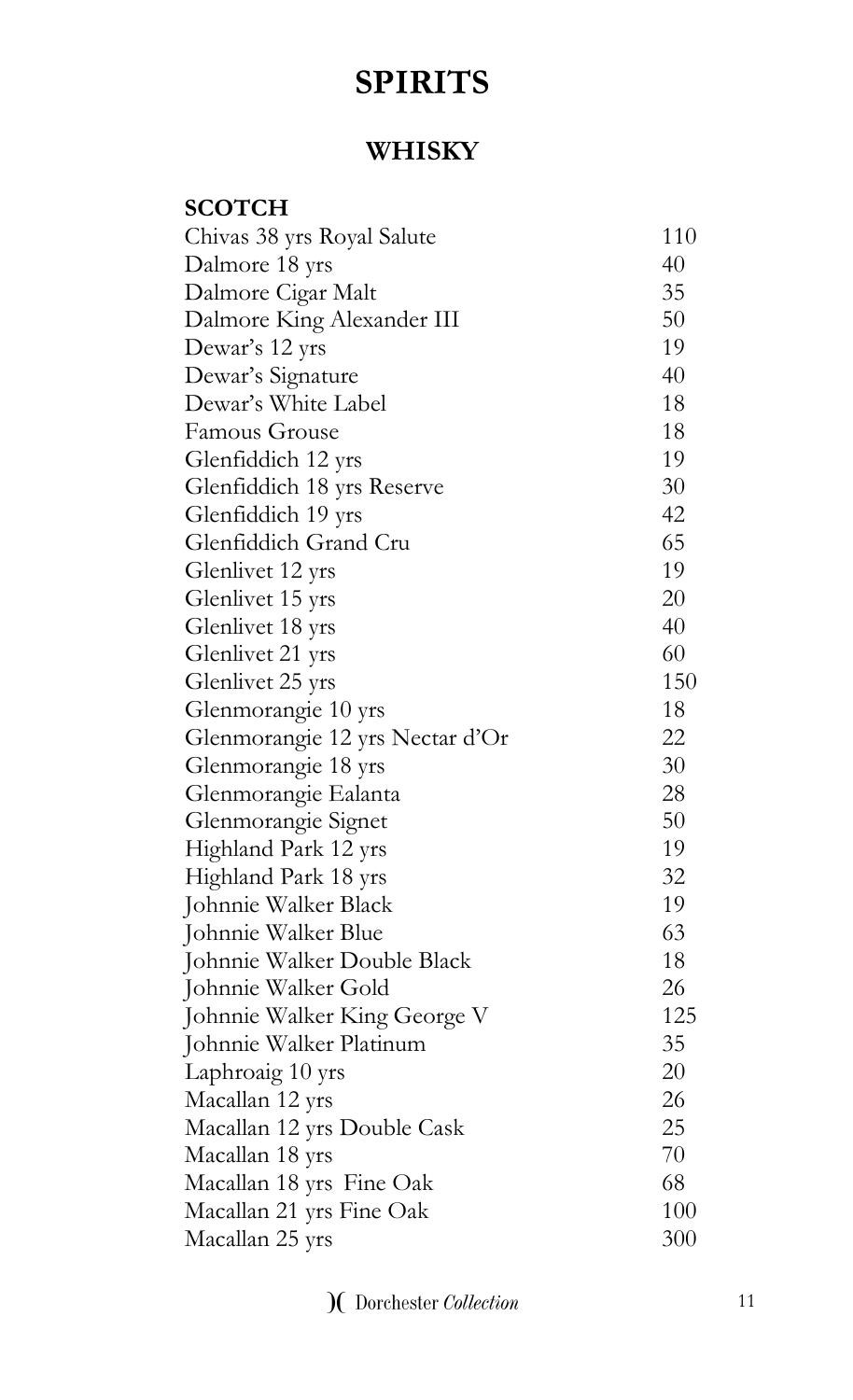| <b>SCOTCH</b>                  |            |            |
|--------------------------------|------------|------------|
| Macallan 30 yrs Fine Oak       |            | 620        |
| Macallan 30 yrs                |            | 620        |
| Macallan Rare Cask             |            | 60         |
| Macallan 72 yrs Lalique        |            | 10,000     |
| Oban 14 yrs                    |            | 22         |
| <b>Oban Distillers Edition</b> |            | 22         |
| Talisker 10 yrs                |            | 22         |
| <b>BRANDY</b>                  |            |            |
| Poire Williams Pear Brandy     |            | 25         |
| <b>ARMAGNAC AND COGNAC</b>     |            |            |
| Clés des Ducs Vieil XO         |            | 25         |
| Courvoisier L'Esprit           |            | 1,000      |
| Courvoisier VSOP               |            | 22         |
| Courvoisier XO                 |            | 35         |
| Hennessy Paradis               |            | 180        |
| Hennessy Richard               |            | 580        |
| Hennessy VSOP                  |            | 28         |
| Hennessy XO                    |            | 50         |
| Martell Cordon Blue            |            | 35         |
| Rémy Martin 1738               |            | 30         |
| Rémy Martin VSOP               |            | 22         |
| Rémy Martin XO                 |            | 50         |
| Tesseron Royal Blend           |            | 210        |
| Hennessy Impérial              | 0.5oz/15ml | 105        |
|                                | 1oz/30ml   | 210        |
|                                | 2oz/60ml   | 420        |
| Louis XIII de Rémy Martin      | 0.5oz/15ml | 125        |
|                                | 1oz/30ml   | <b>250</b> |
|                                | 2oz/60ml   | 500        |
| Louis XIII de Rémy Martin      |            |            |
| <b>Black Pearl</b>             |            |            |
| 140th Anniversary              | 0.5oz/15ml | 600        |
|                                | 1oz/30ml   | 1,200      |
|                                | 2oz/60ml   | 2,400      |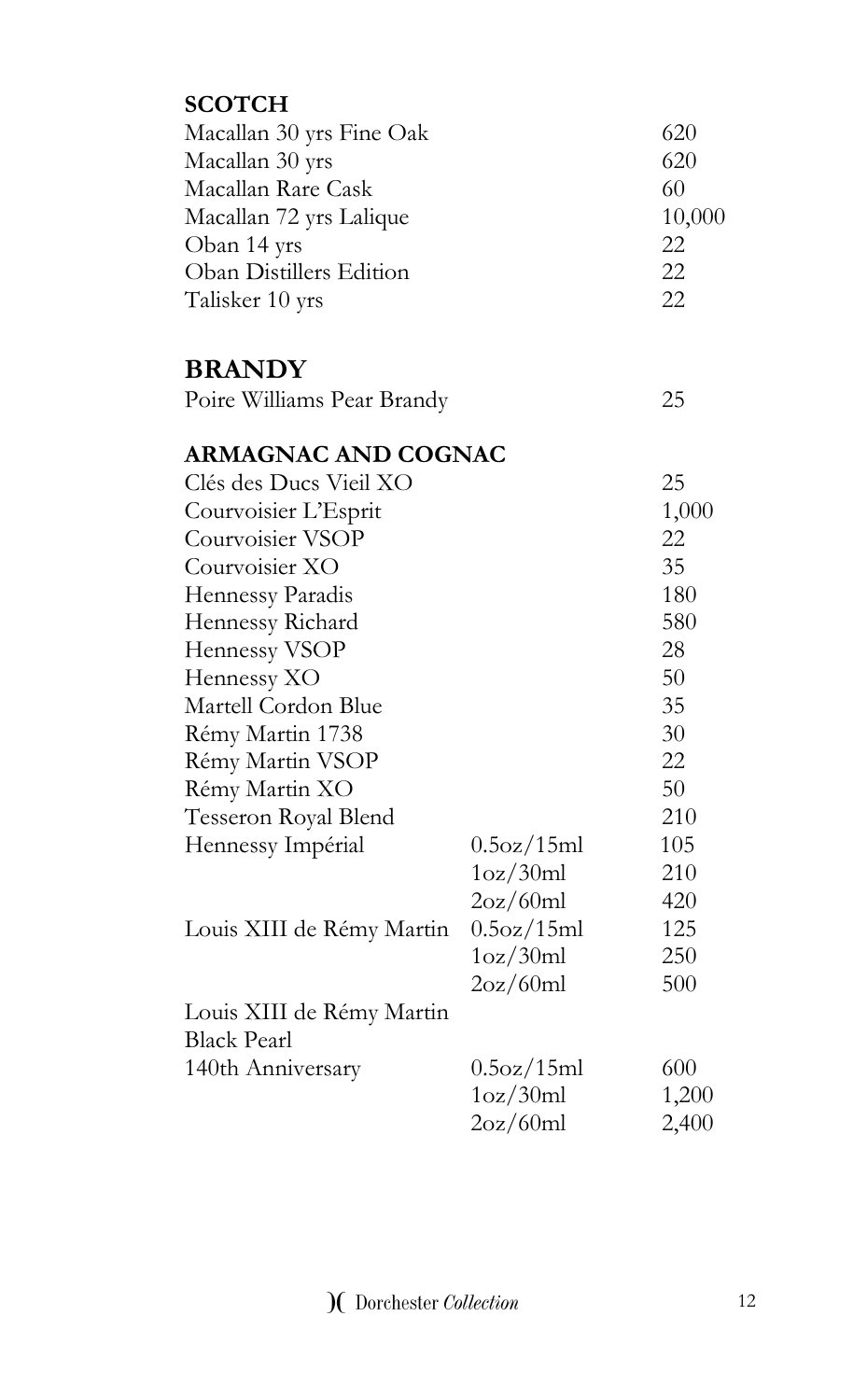# **BEER**

#### **DOMESTIC** 9

Bud Light Budweiser Coors Light Great White Lagunitas IPA Michelob Ultra Miller Lite Samuel Adams Scrimshaw

#### **IMPORTED** 10

Amstel Light Beck's Corona Guinness Draught Heineken Stella Artois

#### **IMPORTED** 14

Chimay Reserve 300ml Delirium Tremens 330ml Hitachino White Ale La Fin du Monde 355ml

#### **NON-ALCOHOLIC** 9

Beck's Kaliber O'Doul's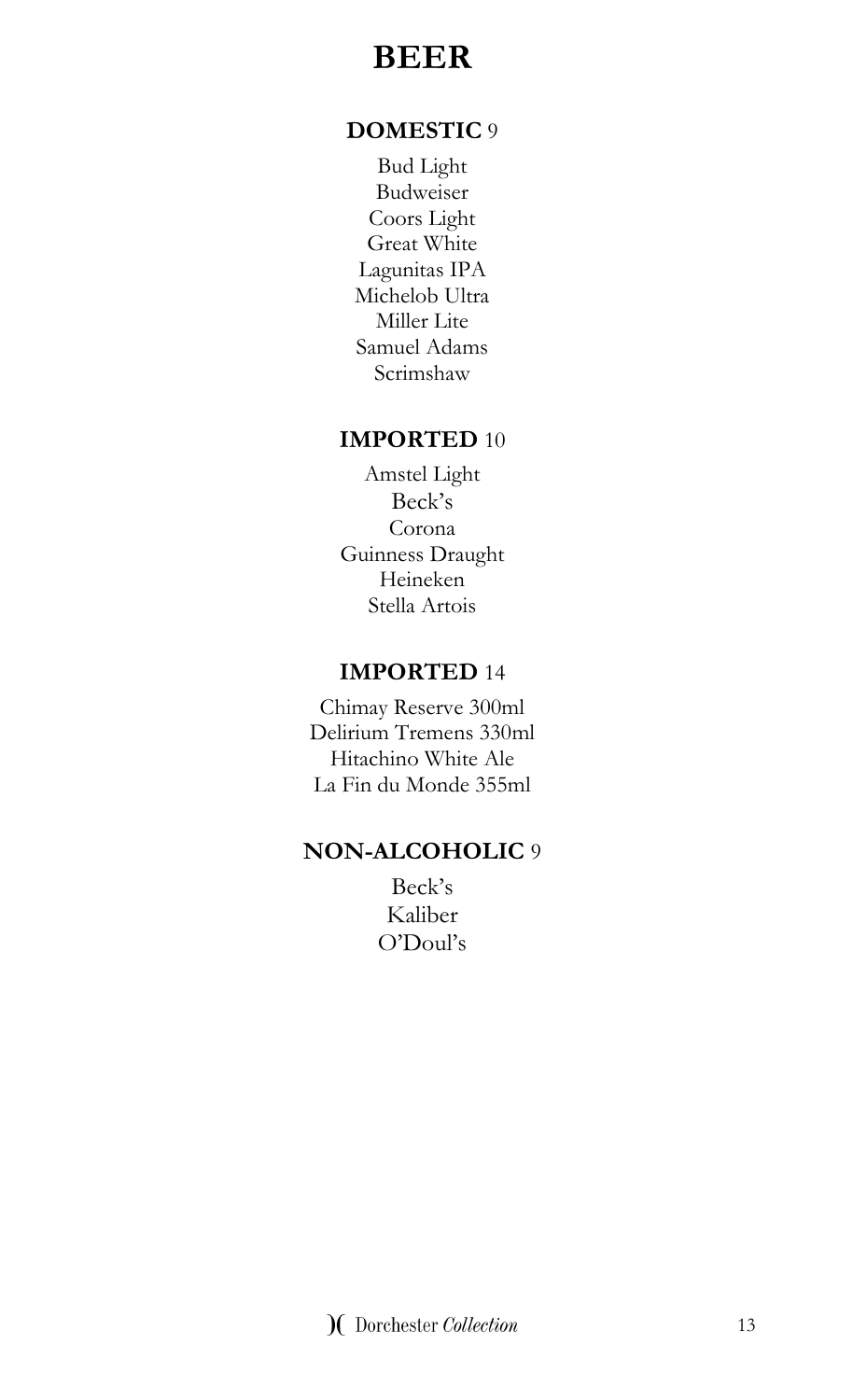# **FOUNTAIN COFFEE ROOM JUICE BAR**

*Freshly Pressed Daily 20 Each* 

#### **IRON MAN**

Aloe, Coconut Water, Ginger, Lemon, Cayenne, Activated Charcoal

**GREEN ENVY** Cucumber, Apple, Kale, Parsley, Grapes, Lemon

### **24 CARROT GOLD**

Carrot, Orange, Ginger

#### **ELECTRO-LIGHT**

Pineapple, Cucumber

#### **PINK PALACE LEMONADE**

Strawberries, Watermelon, Lemon

# **FROZEN TEA & COFFEE**

13 each

#### **FROZEN FROSTED LATTE**

A rich, creamy latte made with Cappuccine's own blend of the finest mountaingrown Arabica coffee

#### **FROZEN MOCHA GLACIER**

A rich and silky smooth blend of the world's finest cocoa and Cappuccine's own premium of the finest high mountain-grown Arabica coffee

#### **FROZEN EXTREME TOFFEE COFFEE**

Based on Cappuccine's legendary original latte with real Skor toffee pieces

#### **FROZEN FRENCH VANILLA LATTE**

Cappuccine's exclusive Arabica coffee and Dutch cocoa team up with the sophisticated flavor of French vanilla

#### **FROZEN CHAI TEA LATTE**

Cappuccine's spiced chai flavor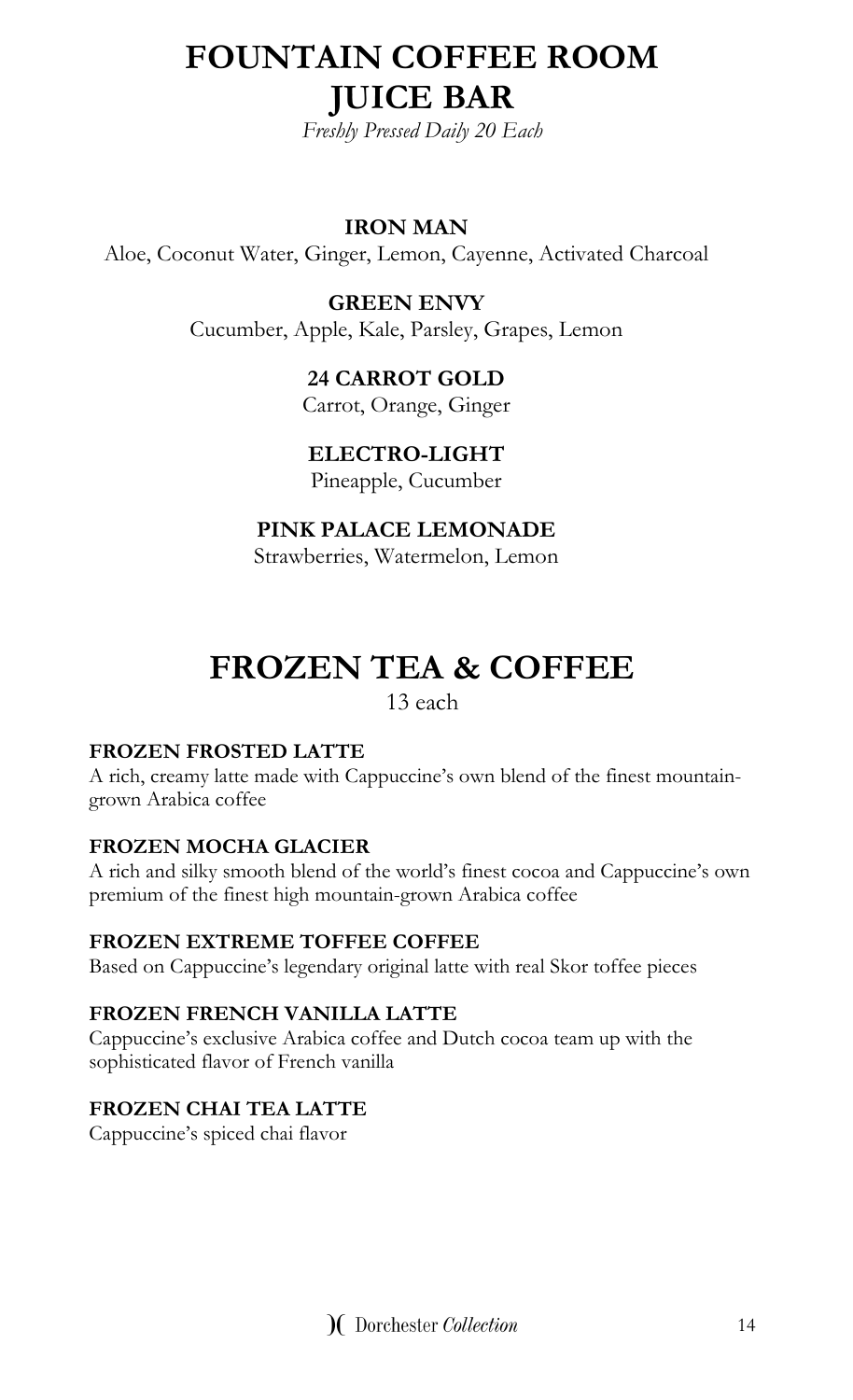# **APPETIZERS**

| <b>HAND-CUT TORTILLA CHIPS</b><br>Fresh Guacamole and Homemade Salsa                                                             | 26         |
|----------------------------------------------------------------------------------------------------------------------------------|------------|
| <b>HOMEMADE HUMMUS CRUDITÉS</b><br>Seasonal Vegetables, Feta, Espelette Pepper                                                   | 36         |
| <b>IMBERICO SPANISH HAM</b><br><b>Toasted Olive Oil Rustic Bread</b>                                                             | 45         |
| <b>CHEESE BOARD</b><br>Selection of Three Cheeses, Seasonal Accompaniments                                                       | 36         |
| <b>GRILLED ARTICHOKES</b><br>Lemon Aioli, Espelette Pepper, Sea Salt                                                             | 32         |
| <b>TRUFFLE FRIES</b><br>White Truffle Oil, Parmesan, Truffle Aioli                                                               | 28         |
| <b>HALF DOZEN OYSTERS</b><br>Ketel One Vodka Mignonette, Fresh Horseradish<br>Lemon, Cocktail Sauce                              | 39         |
| <b>SHRIMP COCKTAIL</b><br>Five Poached Shrimp, Avocado, Cocktail Sauce                                                           | 35         |
| ORANGE WASABI-CRUSTED SHRIMP<br>Sweet Chili Dipping Sauce                                                                        | 35         |
| LEEK AND POBLANO EMPANADA<br>Queso Fresco, Jalapeño Aioli                                                                        | 32         |
| <b>CHICKEN WINGS</b><br>Honey Hot BBQ, Ranch Dressing                                                                            | 28         |
| <b>SINATRA'S MEATBALLS</b><br>Marinara, Parmesan, Sourdough Bread                                                                | 36         |
| <b>1oz CAVIAR</b><br><b>Royal Ossetra</b><br><b>Imperial 000</b><br>Potato Blinis, Egg, Red Onions, Chives, Lemon, Crème Fraîche | 230<br>275 |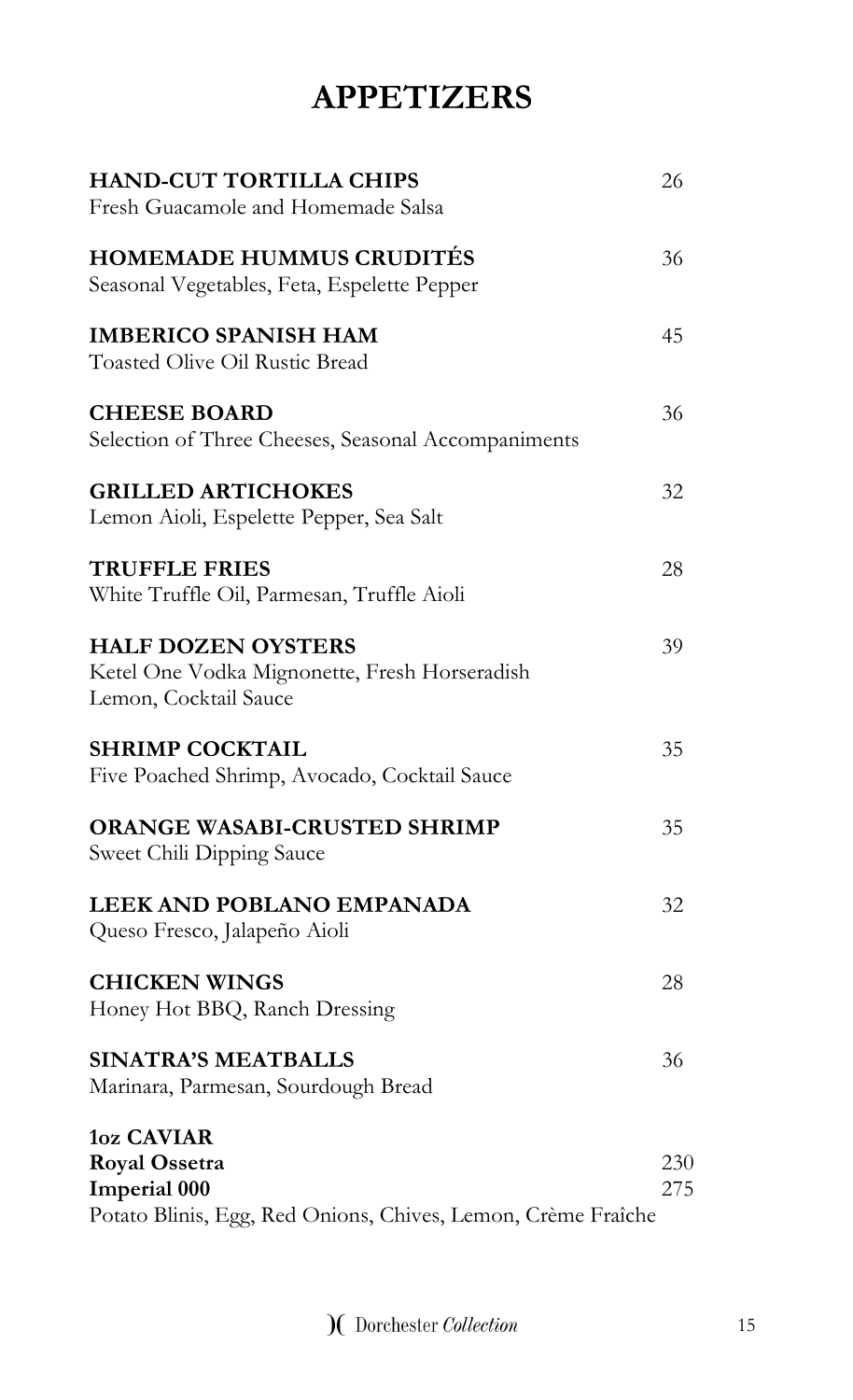# **SALADS**

#### Rh lounge **MCCARTHY SALAD** 44

Romaine Hearts, Grilled Chicken, Organic Egg, Beets Tomatoes, Cheddar, Smoked Bacon, Avocado, Balsamic Vinaigrette

#### **CAESAR SALAD** 32

Organic Romaine, Parmesan Dressing, Croutons

#### **Add a Protein**

5oz New York Strip 26 Four Prawns 26 Salmon 20 Rare Bluefin Tuna 22 Chicken Breast 16

# **POLO LOUNGE FAVORITES**

### **AHI TUNA TARTARE**  Avocado, Yuzu Ponzu, Ginger Oil, Gem Lettuce 39 **STEAK TARTARE** 4oz Prime Beef Tenderloin, Classic Garnish 52 Herb Fries, Toast Points **LA STREET WAGYU HOT DOG** 32 Sautéed Bell Pepper, Onion and Bacon Relish White Cheddar, Dijonnaise, Jalapeños **AMERICAN WAGYU BURGER** 45 Caramelized Sherry Onions, White Cheddar Heirloom Tomato, Arugula, Dijon Aioli **RIGATONI BOLOGNESE** 56 Braised Beef Ragu, 24-Month Parmesan